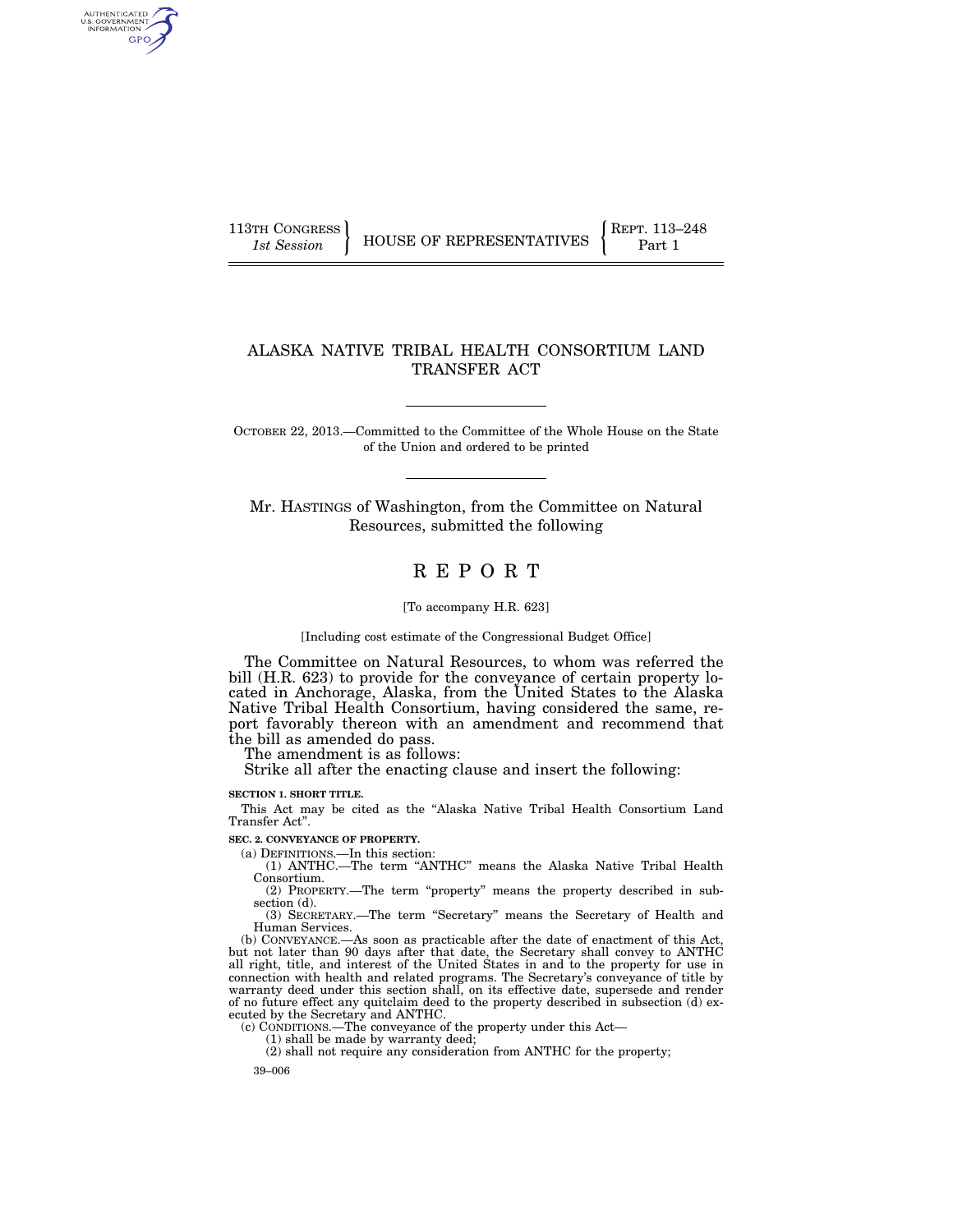(3) shall not impose any obligation, term, or condition on ANTHC; and (4) shall not allow for any reversionary interest of the United States in the

property. (d) DESCRIPTION OF PROPERTY.—The property (including all improvements thereon and appurtenances thereto) to be conveyed under this Act is described as follows: Tract A-3A, Tudor Centre, according to plat no. 2013-43, recorded on June 20, 2013 in Anchorage recording district, Alaska.

(e) ENVIRONMENTAL LIABILITY.—

(1) IN GENERAL.—Notwithstanding any other provision of Federal law, ANTHC shall not be liable for any soil, surface water, groundwater, or other contamination resulting from the disposal, release, or presence of any environmental contamination, including any oil or petroleum product, any hazardous substance, hazardous material, hazardous waste, pollutant, toxic substance, solid waste, or any other environmental contamination or hazard as defined in any Federal or State law, on the property on or before the date on which the property was conveyed by quitclaim deed.

(2) EASEMENT.—The Secretary shall be accorded any easement or access to the property as may be reasonably necessary to satisfy any retained obligation or liability of the Secretary.

(3) NOTICE OF HAZARDOUS SUBSTANCE ACTIVITY AND WARRANTY.—In carrying out this Act, the Secretary shall comply with subparagraphs (A) and (B) of section 120(h)(3) of the Comprehensive Environmental Response, Compensation, and Liability Act of 1980 (42 U.S.C. 9620(h)(3)).

#### PURPOSE OF THE BILL

The purpose of H.R. 623 is to provide for the conveyance of certain property located in Anchorage, Alaska, from the United States to the Alaska Native Tribal Health Consortium.

#### BACKGROUND AND NEED FOR LEGISLATION

H.R. 623 transfers by warranty deed and without consideration a 2.79 acre parcel of federal land located in Anchorage, Alaska, from the Indian Health Service (IHS) to the Alaska Native Tribal Health Consortium (ANTHC or Consortium). On May 16, 2013, the Subcommittee on Indian and Alaska Native Affairs held a hearing on H.R. 623. Following the hearing, the IHS administratively conveyed the land to ANTHC by quitclaim deed. It is nonetheless important to enact H.R. 623 because transferring the land by warranty deed provides ANTHC with cleaner title to the property than if it was transferred by quitclaim deed.

The subject land has been used for parking to accommodate nearby facilities run by ANTHC and the IHS. The ANTHC plans to use the land to construct a patient housing facility, which would allow the consortium to greatly expand its capacity to offer health services to patients who live outside Anchorage.

Established by an act of Congress, the ANTHC is a non-profit corporation that is headquartered in Anchorage providing tribal healthcare services to thousands of patients in the south central Alaska region under contracts with the IHS. Many of its critical inpatient services are unavailable to Natives living in Alaska's bush areas (i.e., rural areas typically unconnected to Alaska's highway system). Pursuant to contracts with IHS, ANTHC operates the Alaska Native Medical Center, which is the main tertiary health care provider in the state for all Alaska Native people. When it was created, ANTHC obtained certain federal land to meet its operational needs while other parcels used by the Consortium remained under federal ownership.

The federal land transfer authorized under H.R. 623 would allow the Consortium to adapt to the evolving needs of its patient base.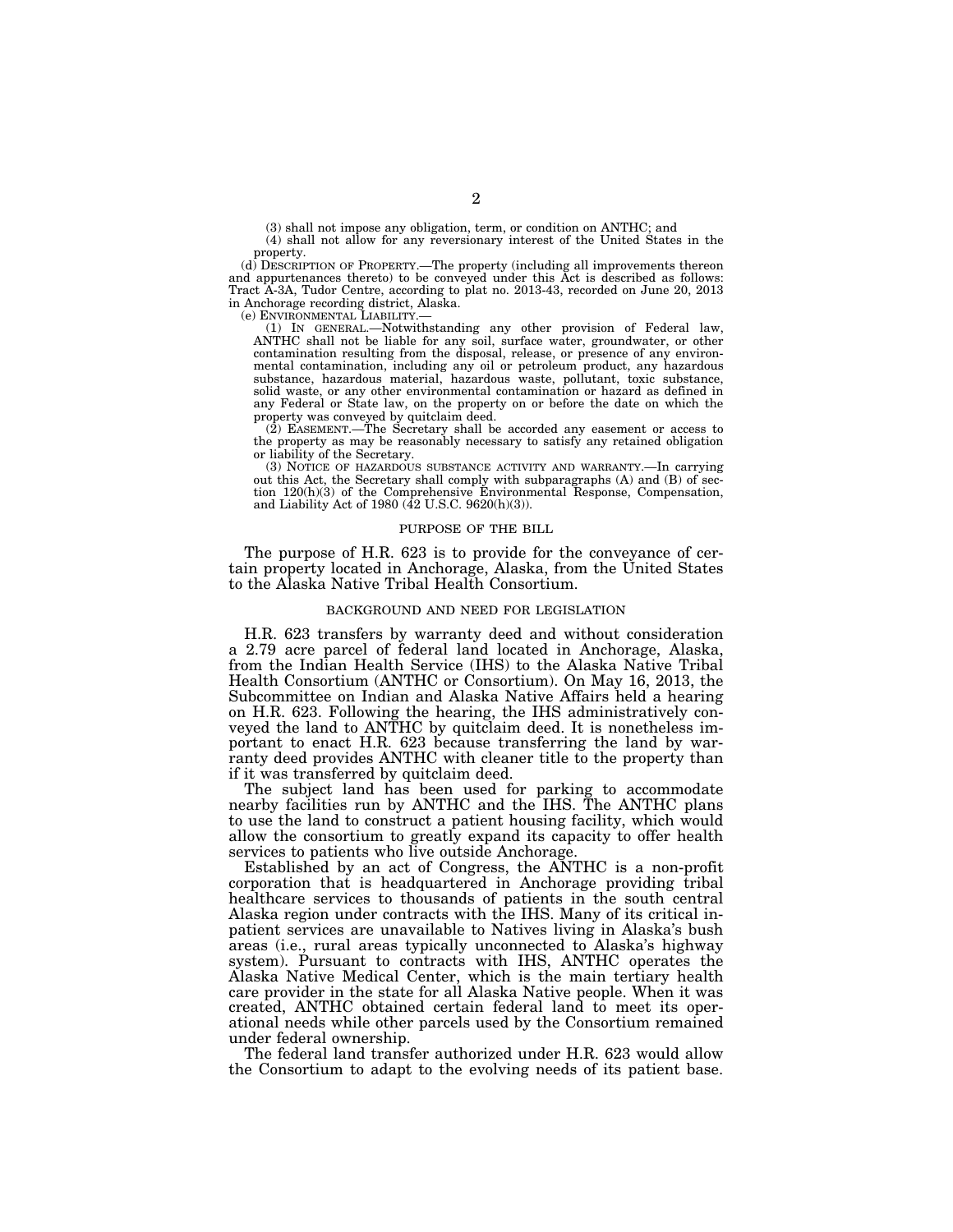Many patients from rural areas must travel long distances to reach the medical center and they are often unable to house themselves during their stay in Anchorage. Expanding patient housing on the lands transferred under the bill will allow ANTHC to maximize care by locating patients near the medical center's resources and reducing transportation costs. The land conveyance will also bolster ANTHC's ability to provide more regular and comprehensive treatment for individuals who lack healthcare options in their home communities.

As H.R. 623 was being developed, ANTHC coordinated with IHS to transfer administrative control of the parcel and on June 20, 2013, the agency transferred the 2.79 acre parcel by quitclaim deed. Transferring land by quitclaim deed, however, does not guarantee clear title that a warranty deed provides; according to ANTHC, relying on a quitclaim deed to complete the land transfer could create certain obstacles to ANTHC's future use of the property.

A similar bill, H.R. 443 (Young of Alaska), to transfer IHS property by warranty deed to the Maniilaq Association, a Native nonprofit serving Native patients in Northwest Alaska, became Public Law 112–263 on January 14, 2013.

During Full Committee markup of H.R. 623, the Committee adopted an en bloc amendment offered by Indian and Alaska Native Affairs Subcommittee Chairman Don Young (R–AK). The en bloc amendment resolves several concerns the IHS raised in the Subcommittee hearing on H.R. 623. Specifically, the amendment gives the Secretary of Health and Human Services more time in which to convey the 2.79 acre property by warranty deed (90 days as opposed to 30 days), it clarifies and corrects the legal description of the property, and it clarifies that ANTHC shall not be liable for any environmental contamination on or before the date the property was administratively transferred from the federal government by quitclaim deed (i.e., June 20, 2013).

### COMMITTEE ACTION

H.R. 623 was introduced on February 12, 2013, by Congressman Don Young (R–AK). The bill was referred to the Committee on Natural Resources, and within the Committee to the Subcommittee on Indian and Alaska Native Affairs. In addition, the bill was also referred to the Committee on Energy and Commerce. On May 16, 2013, the Subcommittee held a hearing on the bill. On July 31, 2013, the full Natural Resources Committee met to consider the bill. The Subcommittee on Indian and Alaska Native Affairs was discharged by unanimous consent. Congressman Young offered an en bloc amendment to the bill; the amendment was adopted by unanimous consent. No further amendments were offered, and the bill, as amended, was then adopted and ordered favorably reported to the House of Representatives by unanimous consent.

#### COMMITTEE OVERSIGHT FINDINGS AND RECOMMENDATIONS

Regarding clause  $2(b)(1)$  of rule X and clause  $3(c)(1)$  of rule XIII of the Rules of the House of Representatives, the Committee on Natural Resources' oversight findings and recommendations are reflected in the body of this report.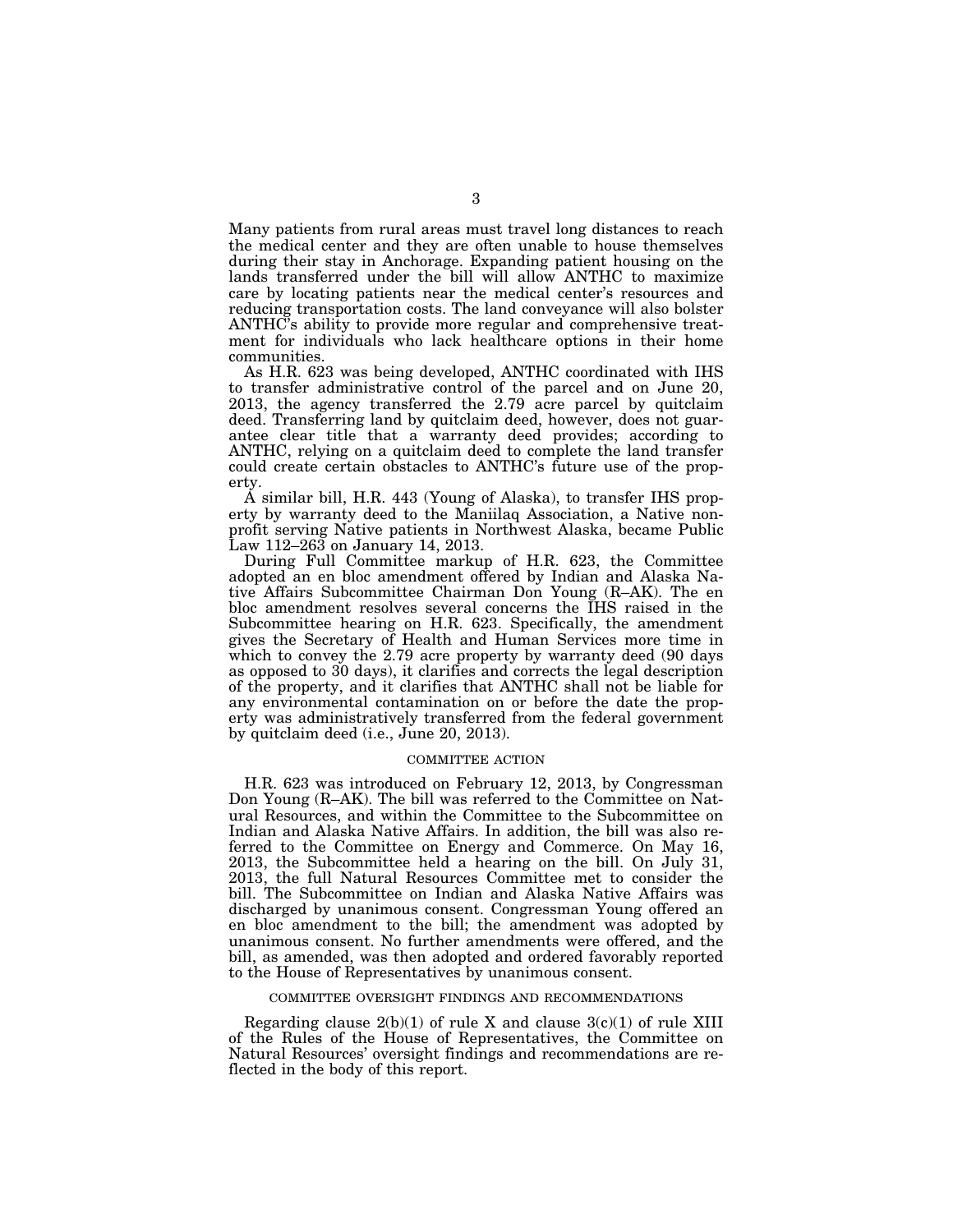### COMPLIANCE WITH HOUSE RULE XIII

1. Cost of Legislation. Clause 3(d)(1) of rule XIII of the Rules of the House of Representatives requires an estimate and a comparison by the Committee of the costs which would be incurred in carrying out this bill. However, clause  $3(d)(2)(B)$  of that Rule provides that this requirement does not apply when the Committee has included in its report a timely submitted cost estimate of the bill prepared by the Director of the Congressional Budget Office under section 402 of the Congressional Budget Act of 1974. Under clause 3(c)(3) of rule XIII of the Rules of the House of Representatives and section 403 of the Congressional Budget Act of 1974, the Committee has received the following cost estimate for this bill from the Director of the Congressional Budget Office:

## *H.R. 623—Alaska Native Tribal Health Consortium Land Transfer Act*

H.R. 623 would authorize the Secretary of Health and Human Services (HHS) to convey a specified 2.79 acre parcel of federal land in Anchorage, Alaska, from the United States to the Alaska Native Tribal Health Consortium (ANTHC). The conveyance of the property would be made by a warranty deed, which is a type of deed that provides that the grantor (the United States) has a good title free and clear of all liens and encumbrances and that the grantor promises to defend the title to the property against all persons claiming the property. The ANTHC currently operates a 150 bed hospital on the property known as the Alaska Native Medical Center.

The Indian Self-Determination and Education Act allows Indian tribal entities to assume responsibility for the provision of health care services funded by the Indian Health Service (IHS), the agency within HHS responsible for providing health care to American Indians and Alaska Natives. The ANTHC operates the Alaska Native Medical Center under the authority of that act. According to IHS, IHS already conveyed this specified land to the ANTHC through a quitclaim deed, a type of deed used to release one person's or entity's right, title, or interest to another without providing a guarantee or warranty of title. Though a warranty deed represents a more complete conveyance of property than a quitclaim deed, no additional cost is associated with a warranty deed compared to a quitclaim deed. Therefore, CBO estimates that enacting H.R. 623 would have no significant impact on the federal budget and would not affect direct spending or revenues; therefore, pay-asyou-go procedures do not apply.

H.R. 623 contains no intergovernmental or private-sector mandates as defined in the Unfunded Mandates Reform Act and would benefit the ANTHC by changing the method of transferring the property to the consortium. Any costs to the consortium would be incurred voluntarily.

The CBO staff contacts for this estimate are Robert Stewart (for federal costs) and Lisa Ramirez-Branum (for intergovernmental effects). The estimate was approved by Holly Harvey, Deputy Assistant Director for Budget Analysis.

2. Section 308(a) of Congressional Budget Act. As required by clause  $3(c)(2)$  of rule XIII of the Rules of the House of Representa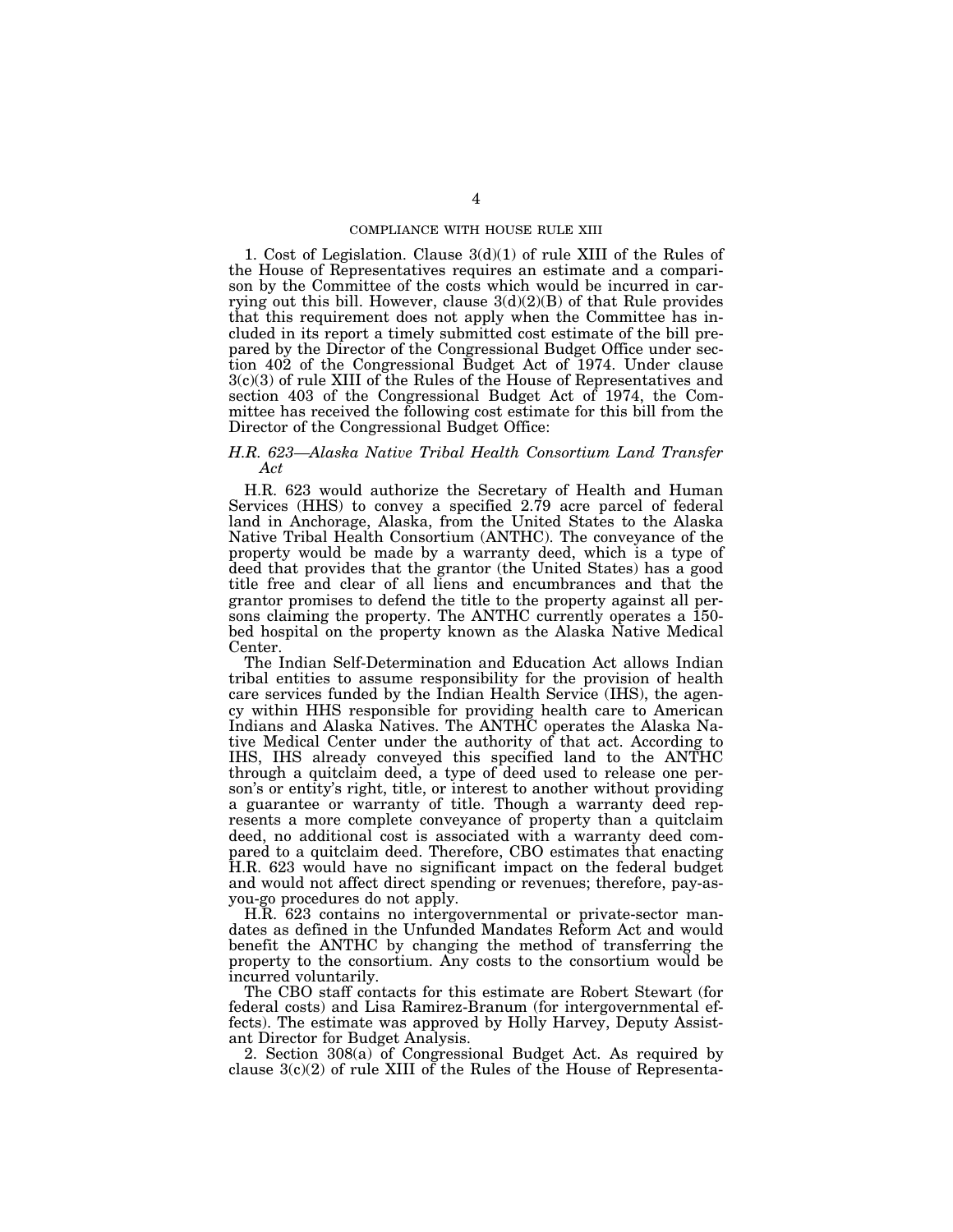tives and section 308(a) of the Congressional Budget Act of 1974, this bill does not contain any new budget authority, spending authority, credit authority, or an increase or decrease in revenues or tax expenditures. CBO estimates that enacting H.R. 623 would have no significant impact on the federal budget and would not affect direct spending or revenues; therefore, pay-as-you-go procedures do not apply.

3. General Performance Goals and Objectives. As required by clause  $3(c)(4)$  of rule XIII, the general performance goal or objective of this bill is to provide for the conveyance of certain property located in Anchorage, Alaska, from the United States to the Alaska Native Tribal Health Consortium.

#### EARMARK STATEMENT

This bill does not contain any Congressional earmarks, limited tax benefits, or limited tariff benefits as defined under clause  $9(e)$ ,  $9(f)$ , and  $9(g)$  of rule XXI of the Rules of the House of Representatives.

## COMPLIANCE WITH PUBLIC LAW 104–4

This bill contains no unfunded mandates.

## COMPLIANCE WITH H. RES. 5

Directed Rule Making. The Chairman does not believe that this bill directs any executive branch official to conduct any specific rule-making proceedings.

Duplication of Existing Programs. This bill does not establish or reauthorize a program of the federal government known to be duplicative of another program. Such program was not included in any report from the Government Accountability Office to Congress pursuant to section 21 of Public Law 111–139 or identified in the most recent Catalog of Federal Domestic Assistance published pursuant to the Federal Program Information Act (Public Law 95–220, as amended by Public Law 98–169) as relating to other programs.

## PREEMPTION OF STATE, LOCAL OR TRIBAL LAW

This bill is not intended to preempt any State, local or tribal law.

#### CHANGES IN EXISTING LAW

If enacted, this bill would make no changes in existing law.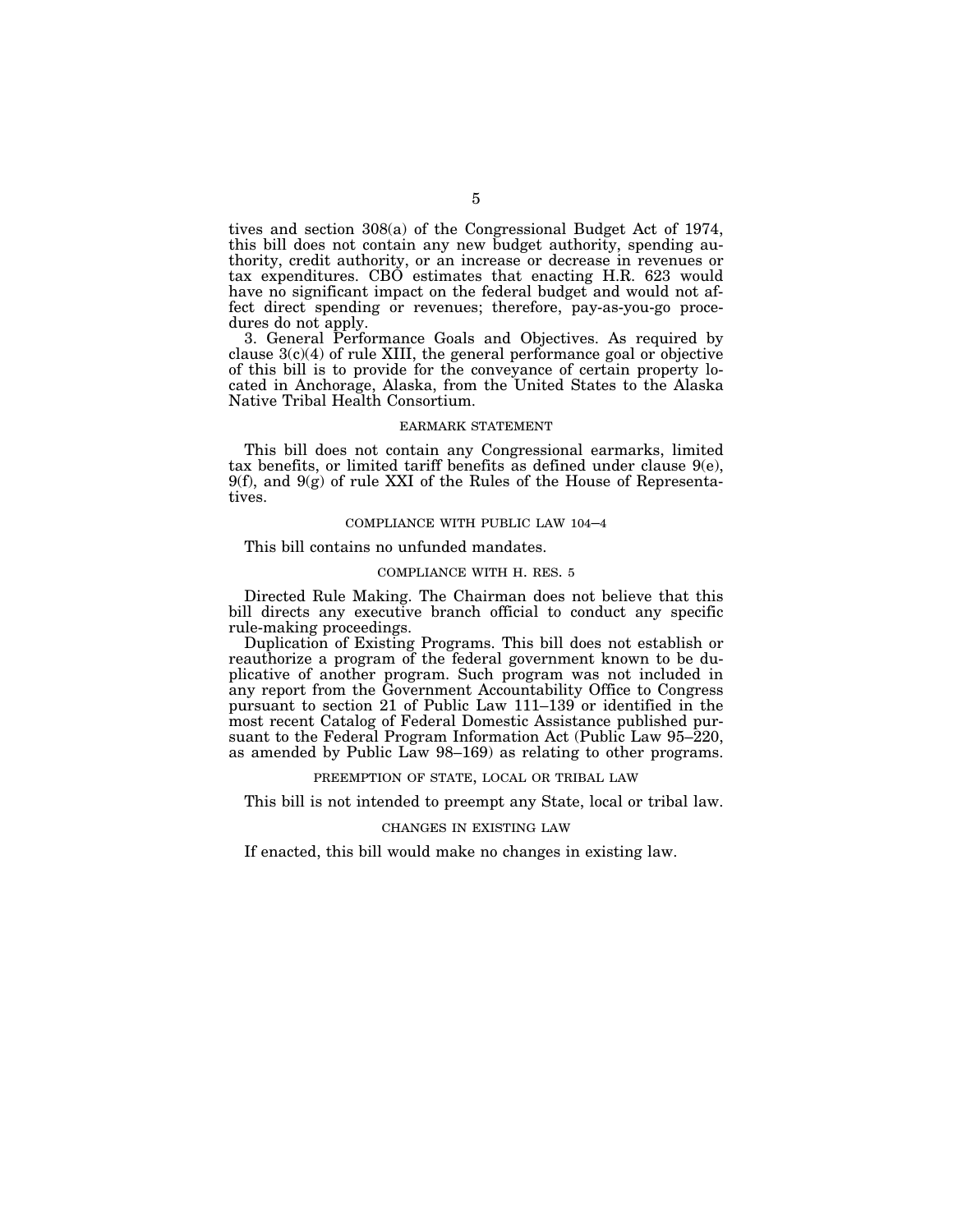**FREO UPTON, MICHIGAN CHAIRMAN** 

## LETTER EXCHANGE

**HENRY A. WAXMAN, CALIFORNIA RANKING MEMBER** 

ONE HUNDRED THIRTEENTH CONGRESS

Congress of the *Congres* 

# **House of Representatibes**

COMMIITEE ON ENERGY AND COMMERCE 2125 RAYBURN HOUSE OFFICE BUILDING WASHINGTON, DC 20515-6115 Majority (202) 225–2927<br>Minority (202) 225–3641

October I, 2013

The Honorable Doc Hastings Chairman Committee on Natural Resources 1324 Longworth House Office Building Washington, D.C. 20515

Dear Chairman Hastings,

I write concerning H.R. 623, Alaska Native Tribal Health Consortium Land Transfer Act, which was ordered to be reported out of your Committee on July 31, 2013. I wanted to notify you that the Committee on Energy and Commerce will forgo action on H.R. 623 so that it may proceed expeditiously to the House floor for consideration.

This is done with the understanding that the Committee on Energy and Commerce is not waiving any of its jurisdiction, and the Committee will not in any way be prejudiced with respect to the appointment of conferees or its jurisdictional prerogatives on this or similar legislation.

I would appreciate your response to this letter, confirming this understanding, and ask that a copy of our exchange of letters on this matter be included in the *Congressional Record* during consideration of H.R. 623 on the House floor.

Sincerely, Frid Uph Chairman